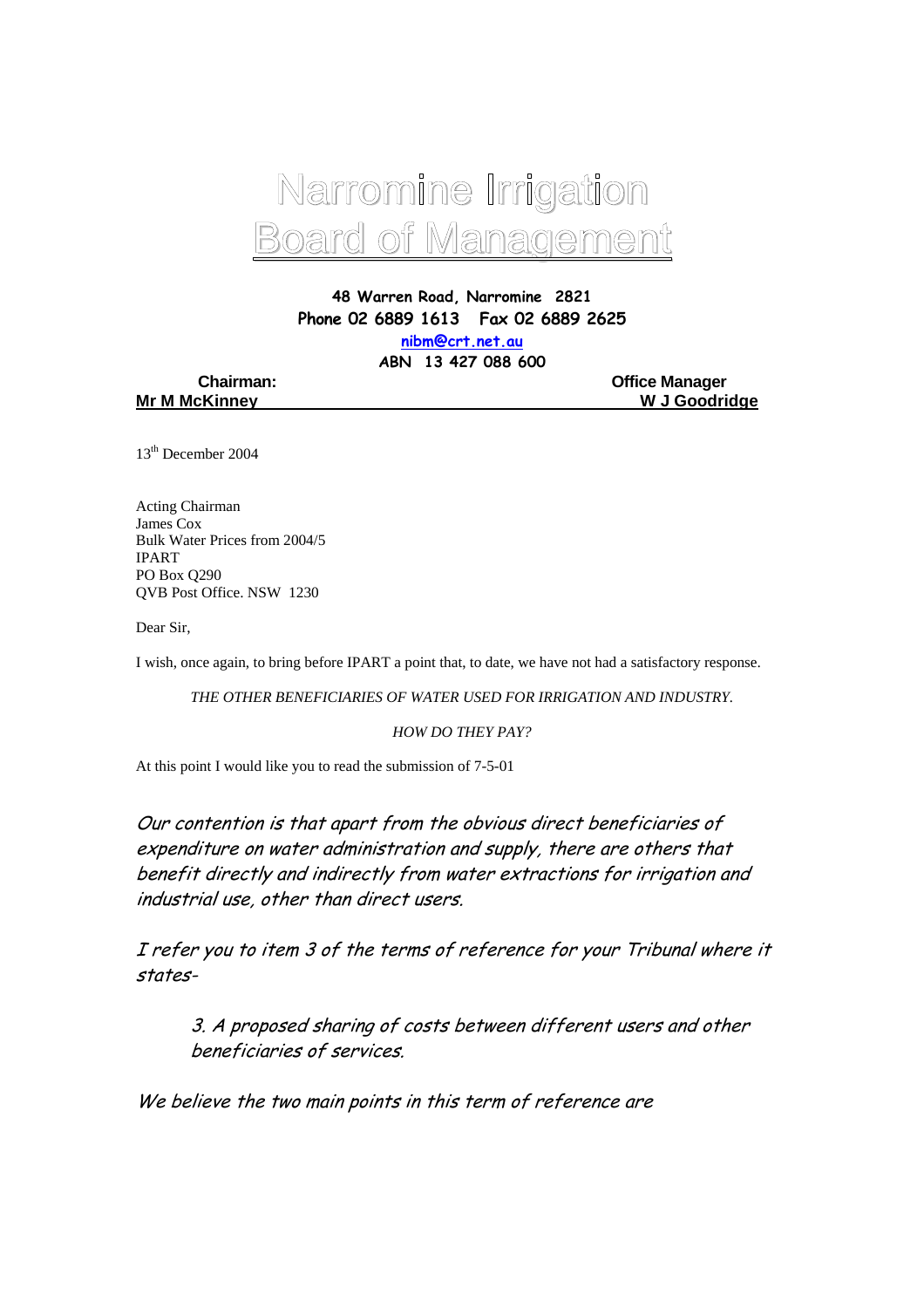A. a **sharing** of costs between user and beneficiaries

 B. it does not make any distinction between direct or indirect users and beneficiaries.

There are many beneficiaries from the extraction and use of water for irrigation and industry other than these license holders. The fact that these other beneficiaries are difficult to charge for their relevant share does not justify the Tribunals policy of allocating all of these costs to the user.

We believe that broadly speaking the other beneficiaries are community, whether they be fuel, fertilizer, seed, chemical, labour, suppliers or beneficiaries further down the line such as Local, State and Federal Government and community in general through export income.

If the community is benefiting, the community should pay their share of the costs by way of continued Government financial input.

Producers who only supply the domestic market can pass on all of their input costs, taxes, levees etc.

Agriculturists in general rely on export prices or export parity prices and therefore are not in a position to pass on either direct impositions, taxes, levees etc or those that have been passed on to them by the suppliers.

The world markets are not prepared to pay for what they deem are the extravagances of Australia's internal economy.

This is a situation that not only your tribunal needs to come to grips with but also the Australian Governments and community as well.

The points we make, may not be couched in academic terms but, are valid and need to be considered by a truly independent body.

Since this submission our position has evolved from this stance to the point that we believe that irrigators should only pay for the use costs, and that the fixed cost should be borne by the community/Government.

Dams were built for the benefit of the community.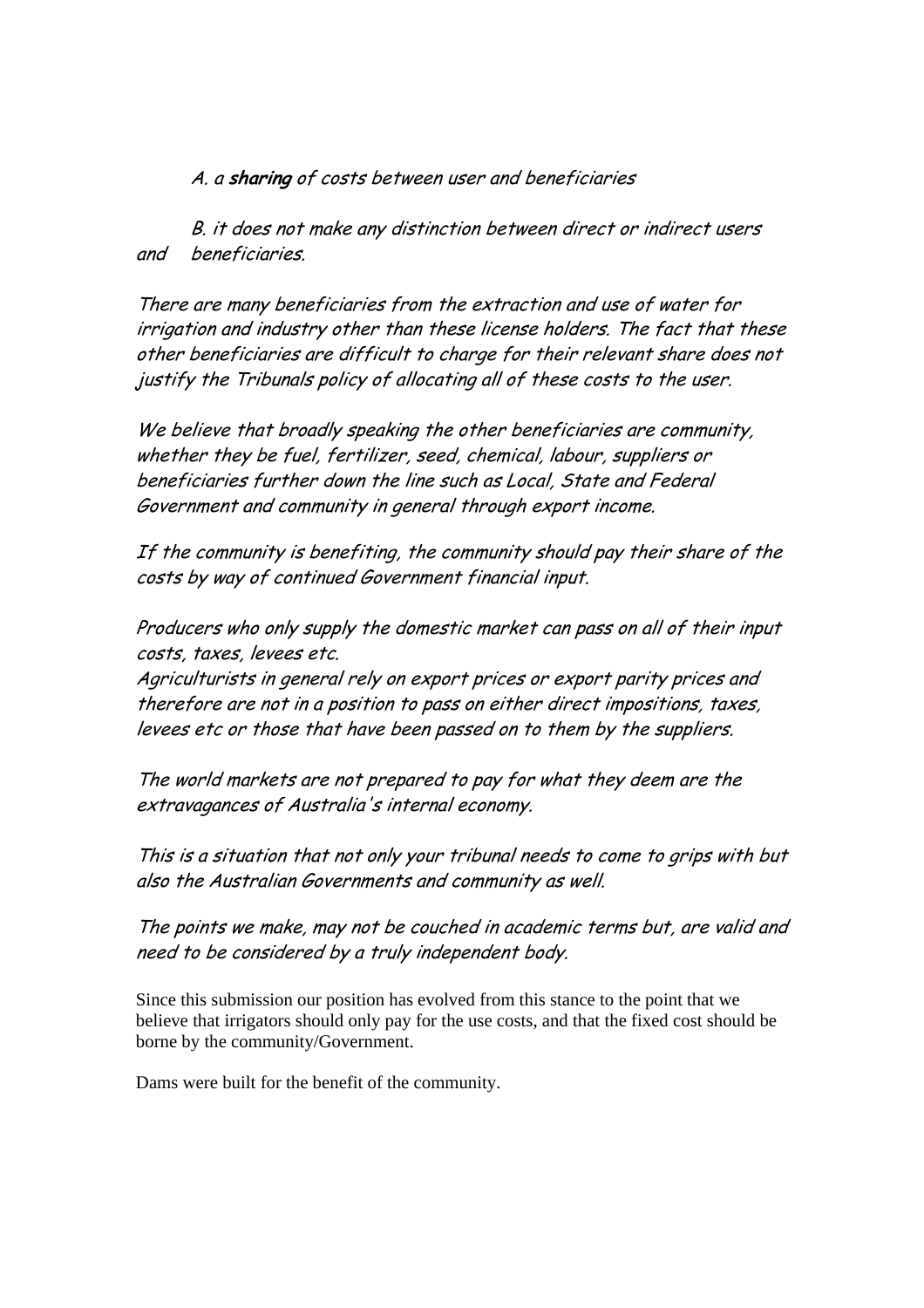Irrigation is the conduit by which that benefit is transferred from the dams to the community. Development by irrigators on their land and the growing of crops is how that conduit was constructed.

Over allocation of water within the different valley systems, done by an instrument of the community, awoke the community to financial and environmental concerns.

This has necessitated an ever growing expenditure by irrigators to demolish, re design and upgrade the financial and water efficiency of this conduit to the community.

If you look at the bigger picture there is and has been a loose but natural partnership between the community and the irrigator.

Therefore we submit that the community should re accept its responsibility for infrastructure and the irrigator should only be responsible for the continued maintenance and, where necessary, the upgrading of the conduit.

Just a couple of points we feel you should further consider.

- 1. One of the distinguished members of the self imposed "Wentworth Group" said at a meeting in Warren in 2003 that even the woman buying lettuce from the green grocer in the North Shore of Sydney was an irrigator- in other words the end user is an irrigator. This reinforces our position that we are only the conduit.
- 2. GST

The formulators of the system by which that tax was to be implemented recognised the fact that exporters cannot pass that tax on, in a world market and therefore refunds the GST to exporters.

3. I think it was President Lincoln who said farming is the only industry that pays retail for all its inputs, gets wholesale prices for all of its produce and pays the freight both ways.

The point I make from this is that we pay more than our share of fixed taxes and levees passed on to us when we pay retail prices for our inputs and these charges and those directly imposed on us, can't be passed on. The only choice we have is to produce or not to produce.

In many cases the cost of upgrading and maintaining the "conduit" means that we make decisions on a "gross margins" basis. Sometimes this only services the financing of that conduit.

It is grossly unfair and unethical to impose the fixed costs for water infrastructure upon one industry, which is already overburdened with direct and indirect fixed costs, especially when those costs should be borne by the community.